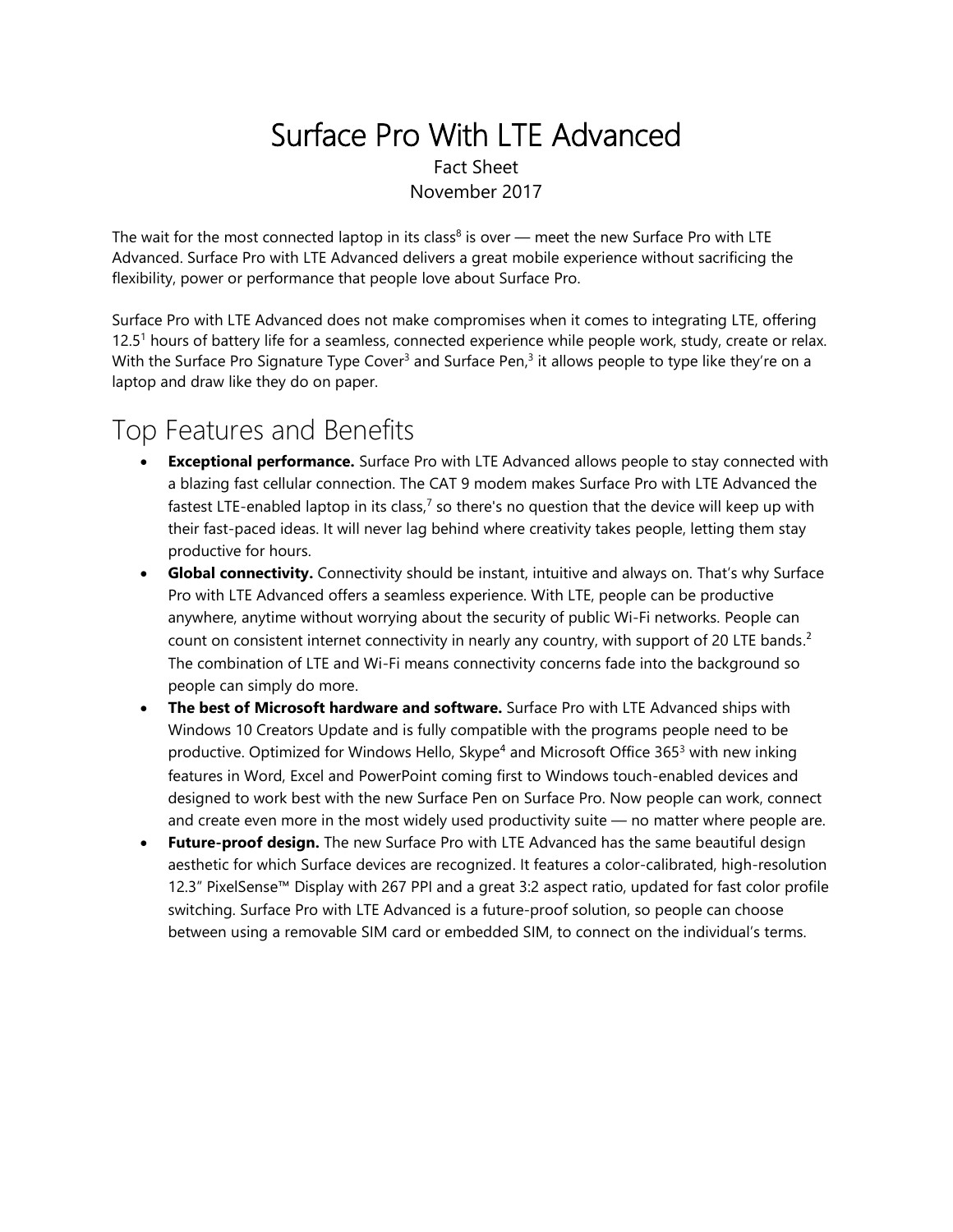# Technical Specifications

| Operating<br>System                           | Windows 10 Creators Update<br>Microsoft Office 365 30-day trial                                                                                                                                                                                      |
|-----------------------------------------------|------------------------------------------------------------------------------------------------------------------------------------------------------------------------------------------------------------------------------------------------------|
| Exterior                                      | Dimensions: 11.50" x 7.9" x 0.33" (292mm x 201mm x 8.50mm)                                                                                                                                                                                           |
|                                               | Weight: 7 <sup>th</sup> Generation Intel® Core™ i5 with LTE Advanced: 1.79 lbs (812 g)                                                                                                                                                               |
| Display                                       | Screen: 12.3" PixelSense™ Display<br>Resolution: 2736 x 1824 (267 PPI)<br>Aspect Ratio: 3:2<br>Touch: 10 point multitouch<br>Corning® Gorilla® Glass 4                                                                                               |
| Processor                                     | 7th Generation Intel® Core™ i5-7300U                                                                                                                                                                                                                 |
| Graphics                                      | Intel <sup>®</sup> HD Graphics 620                                                                                                                                                                                                                   |
| Memory                                        | 4GB/8GB RAM 1866Mhz LPDDR3                                                                                                                                                                                                                           |
| Storage <sup>5</sup>                          | BGA PCIe NVMe Solid State Drive (SSD) options: 128/256 GB                                                                                                                                                                                            |
| Security                                      | TPM 2.0 chip for enterprise security<br>Enterprise-grade protection with Windows Hello face sign-in                                                                                                                                                  |
| Network <sup>2</sup><br>(LTE Advanced models) | 4G LTE CAT 9 modem up to 450 Mbps<br>GPS/GLONASS: Standalone and Assisted GNSS, accuracy up to three meters<br>Nano SIM Tray and Embedded SIM (eSIM)                                                                                                 |
|                                               | LTE Advanced (Bands 1, 2, 3, 4, 5, 7, 8, 12, 13, 17, 19, 20, 26, 28, 29, 30, 38, 39,<br>40, 41)                                                                                                                                                      |
| Battery <sup>1</sup>                          | Up to 12.5 hours of video playback                                                                                                                                                                                                                   |
| Cameras,<br>video and<br>audio                | Windows Hello face authentication camera (front-facing)<br>5.0MP front-facing camera with 1080p Skype HD video<br>8.0MP rear-facing autofocus camera with 1080p Full HD video<br>Dual microphones<br>1.6W stereo speakers with Dolby® Audio™ Premium |
| Ports                                         | Full-size USB 3.1 Gen 1<br>microSDXC card reader<br>Surface Connect<br>3.5mm headphone jack<br>Mini DisplayPort<br>Cover port                                                                                                                        |
| Sensors                                       | Ambient light sensor<br>Accelerometer<br>Gyroscope                                                                                                                                                                                                   |